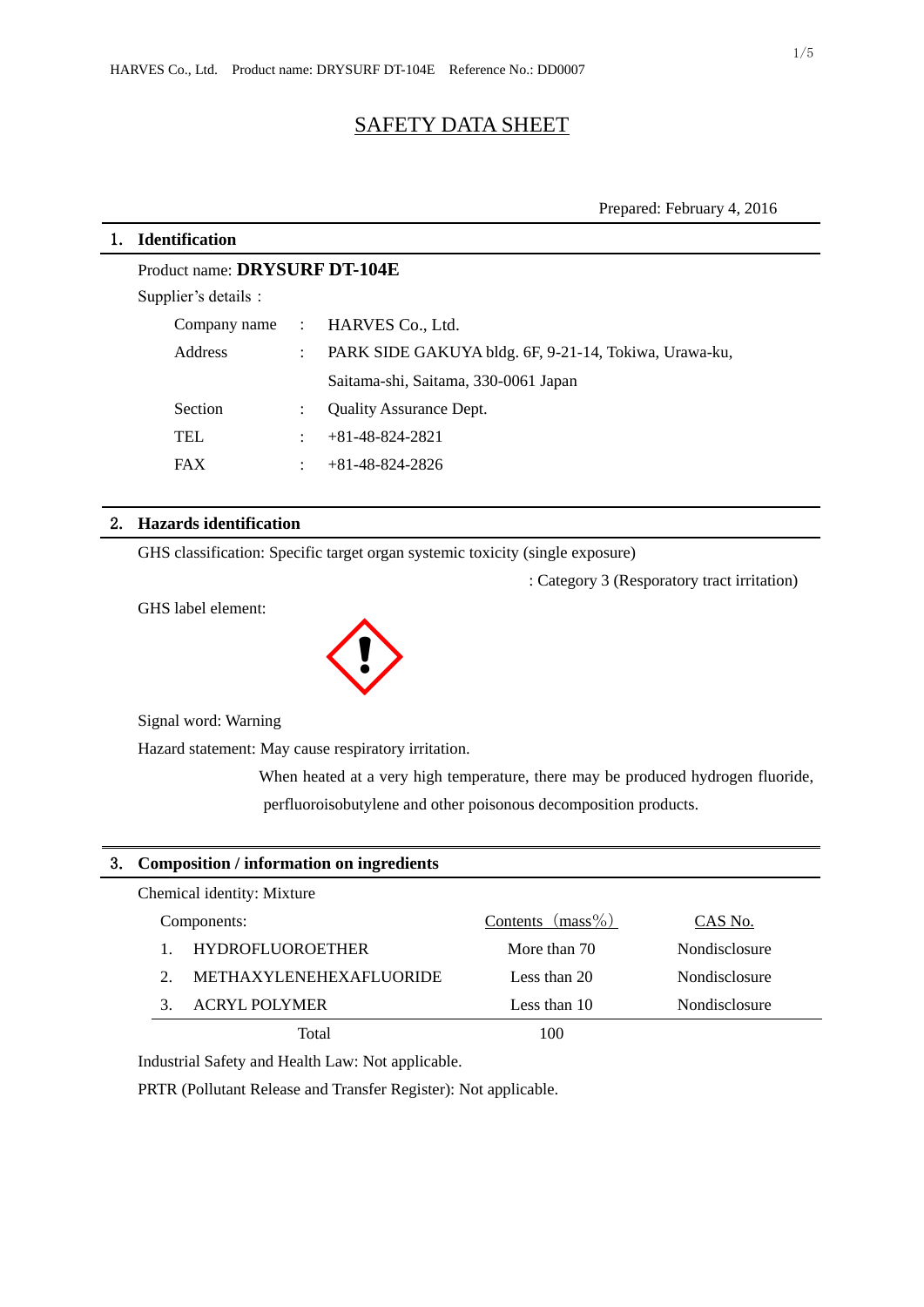## 4. **First aids measures**

Eye: Immediately rinse the eyes with a quantity of clean water, and receive treatment from a doctor. Skin: Wash the affected area with soap and water.

Inhalation: When symptoms appear, move the patient to a place of fresh air.

If the symptoms last, receive treatment from a doctor.

Ingestion: First aid not required. Wash mouth thoroughly with plenty of water if necessary.

Remarks: Considered that the product does not stimulate to the eyes, skin and respiratory system. The pollutants that may be contaminated during use are not taken into consideration. The foregoing first aids are the basic measures for removing foreign matters from eyes or skin.

# 5. **Fire-fighting measures**

Extinguish method: When fire is strong enough to threaten thermal decomposition of the product, wear complete protecting clothing including helmet, self respirator, fireproof clothing, protective bands for arms, body and legs, and head protective device. It is considered that there will be no anomalous effects during extinguishing activities. Avoid inhaling decomposition products generated by fire. When exposed to flames, spray water to cool the container and thus prevent bursting.

Fire extinguishing agent: Nonflammable.

Remarks: When exposed to an extremely high temperature, poisonous thermal decomposition products including hydrogen fluoride may be produced.

## 6. **Accidental release measures**

Individual protection: Reference the related preventive measures in the other items.

- Disposition: Ventilate the surrounding; stop leaks; cover with an absorbent; and recover the leaked substance. Clear the residue with an adequate organic solvent. Follow the instructions on the label of organic solvent and safety information of SDS. Collect in a metallic vessel and seal the vessel.
- Remarks: When leaked in a large quantity in a closed space, give alarms to the other personnel and immediately escape. When exposed to a quantity of vapor in a closed space, there may be serious harms to health.

## 7. **Handling and storage**

- Handling: Use in well-ventilated areas. Do not inhale vapor for a long time. Do not inhale thermal decomposition products. (Do not use in rooms where a kerosene stove or a gas stove is installed.) Do not smoke in working places. Smoking is allowed after washing hands well after work. Do not smoke cigarette that the product adhered to.
- Intake prevention: While in use of the product, eating, drinking or smoking is prohibited. Places adhered to the product should be thoroughly washed with soap and water. Not the expected route of exposure.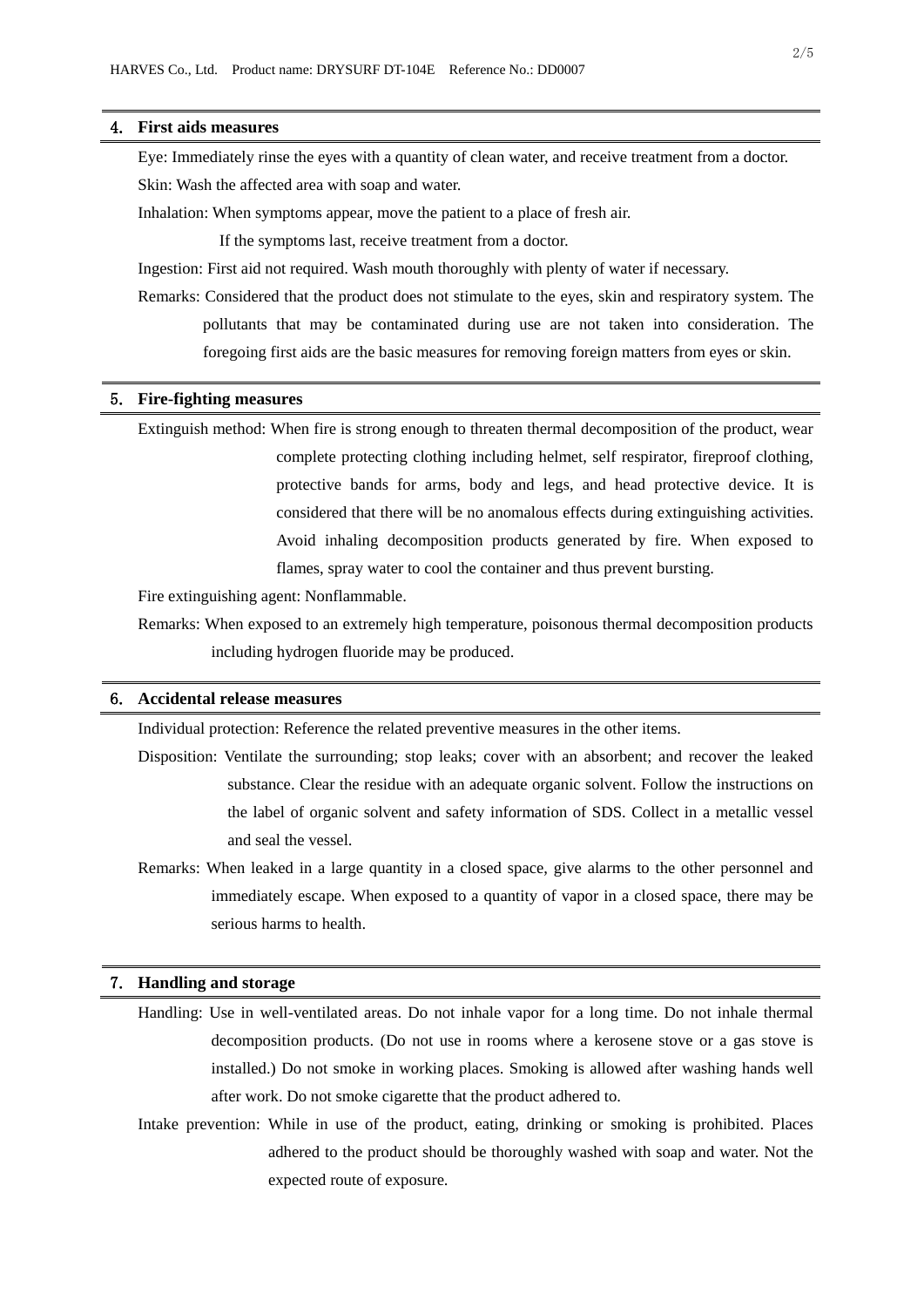Storage: Store in an ordinary storage.

Remarks: Keep the product from being exposed to a high temperature exceeding 200℃.

## 8. **Exposure controls / personal protection**

Control concentrations: Not established.

Allowable concentrations: Not established.

Equipment measures: Use in a well-ventilated place. When ventilation is not satisfactory, use adequate respiratory protective devices.

Protective devices and individual protection:

Respiratory protective devices: Avoid inhaling vapor, mist or spray. When thermal decomposition occurs, never inhale thermal decomposition products. Choose a respirator certified upon the concentration of pollutants in air. Wear a half or full face respiratory mask.

Protective goggles: As a guideline for safety and health, wear safety goggles with side shield. Protective gloves: As a standard for fine industrial hygiene, wear adequate gloves while handling the product.

Protective clothing: Avoid contact to skin.

#### 9. **Physical and chemical properties**

| Appearance, etc. | $\mathbb{R}^{\mathbb{Z}}$ | Liquid, transparent, slight ether odor. |
|------------------|---------------------------|-----------------------------------------|
| Boiling point    | $\ddot{\phantom{a}}$      | Approx. $80 \sim 115^{\circ}C$          |
| Pour point       | $\ddot{\phantom{a}}$      | Below -40 $\degree$ C                   |
| Water solubility | $\ddot{\phantom{a}}$      | Not soluble.                            |
| Flash point      | $\ddot{\cdot}$            | None.                                   |
| Density          | $\ddot{\cdot}$            | Approx. $1.5$ g/cm <sup>3</sup>         |

| 10. Stability and reactivity |  |  |
|------------------------------|--|--|
|------------------------------|--|--|

| Flash point:                     | ÷                    | None.                                                    |
|----------------------------------|----------------------|----------------------------------------------------------|
| Combustion range-lower limit (%) | $\ddot{\phantom{a}}$ | Nonflammable.                                            |
| Combustion range-upper limit (%) | $\ddot{\phantom{a}}$ | Nonflammable.                                            |
| Substances to be avoided         | ÷                    | Strong acids, strong alkalis and strong oxidizing agents |
|                                  |                      | and active fine metal powder.                            |
|                                  |                      | As a matter of general caution, avoid exposure to a      |
|                                  |                      | temperature exceeding the boiling point.                 |
| Poisonous decomposition products | $\ddot{\phantom{a}}$ | Reference "Harmfulness Information"                      |
| Stability and reactivity         |                      | Stable; Dangerous polymerization not occurring.          |
|                                  |                      |                                                          |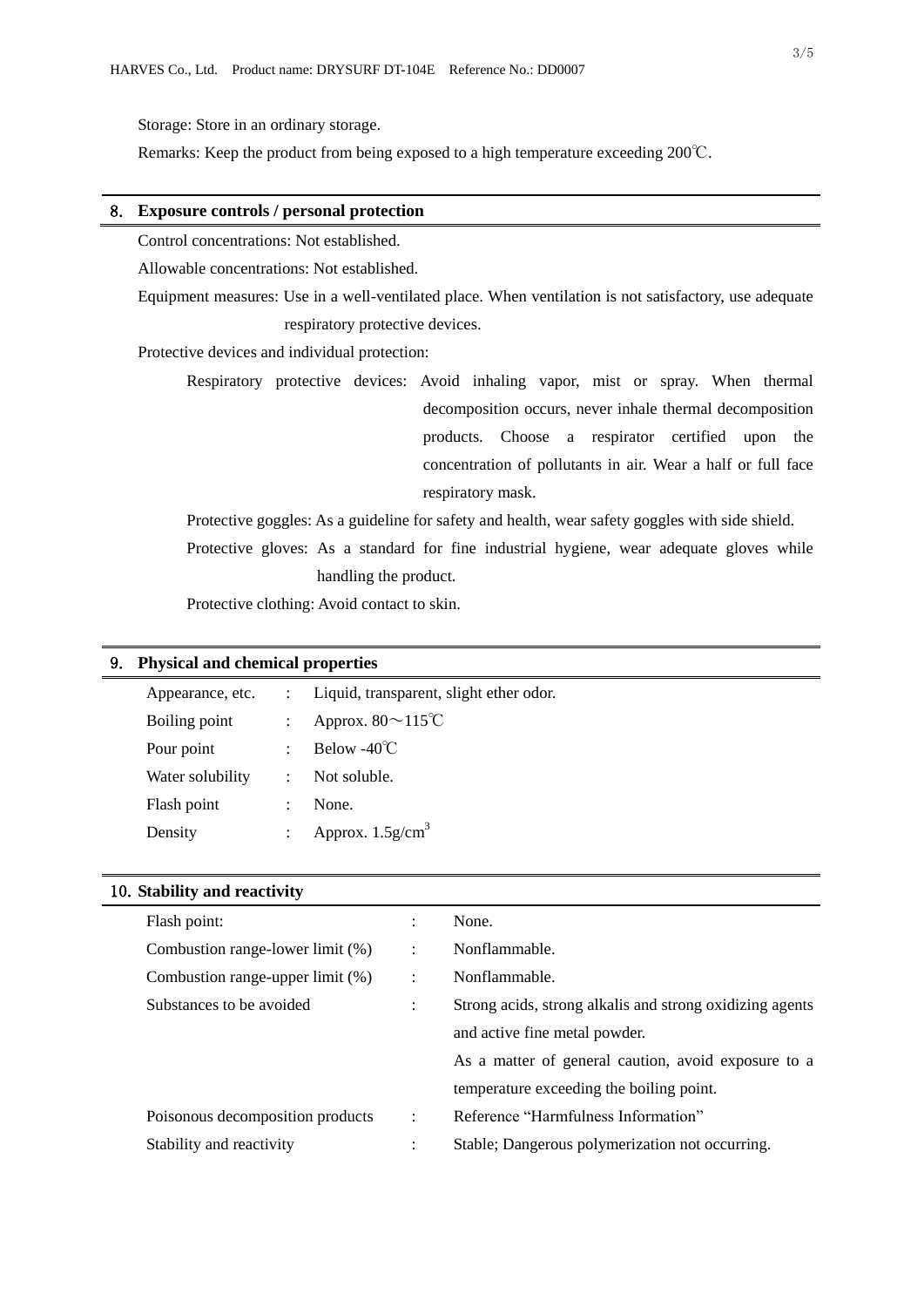#### 11.**Toxicology information**

Eye: Considered little stimulation to eyes.

Skin: Considered little stimulation to skin.

Inhalation: Considered no harm if thermal decomposition due to overheat does not occur. However, when inhaled a lot, lack of oxygen due to substitution of air may occur.

Ingestion: Little possibility of swallow of the product. Considered no harm.

Other harmful information: Temporary thermal decomposition products of the product are hydrogen fluoride and per fluorinated acid fluorides.

> At the temperature of 300℃ or higher, perfluoroisobutylene may be produced through thermal decomposition of the product. The proportion of generating perfluoroisobutylene is 1/1000 or less of the proportion of generating primary thermal decomposition products.

### 12.**Ecological information**

Ecological toxicity: This substance of low solubility shows no toxicity to aquatic microorganisms. Miscellaneous: Ozone Depleting Potential (ODP): 0

### 13.**Disposal considerations**

Method of discard: Adequately dispose in the respective company according to the control of the rules and regulations concerned, or entrust to an industrial waste contractor. Recycle, if possible.

#### 14.**Transport information**

UN No.: Not applicable.

UN Classification (IMO): Not applicable.

UN Classification (ICAO): Not applicable.

IATA Classification: Not applicable.

Cautions: Refer to the general cautions noted in "Cautions for handling and storage".

#### 15.**Regulatory information**

Control under Japanese domestic law (main rules and regulations): Not applicable.